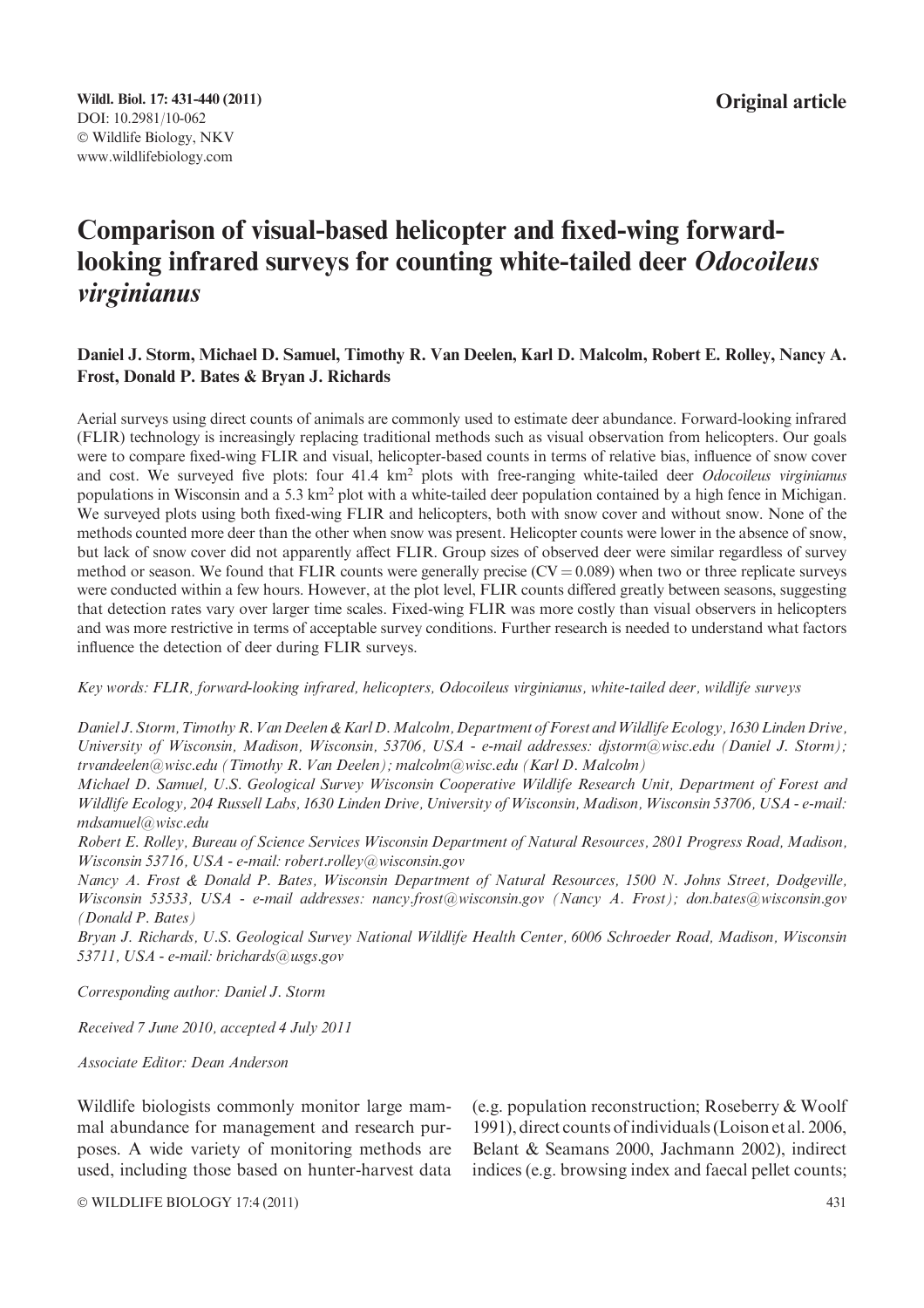Morellet et al. 2007, Forsyth et al. 2007), and capture-mark-resight methods (Rice & Harder 1977, Skalski et al. 2005, Garel et al. 2010). The selection of a specific method depends on the monitoring goals, species characteristics (e.g. body size, habitats used, activity patterns and level of gregariousness), spatial scale of monitoring required (both extent and grain), and resources of the agencies responsible for monitoring. A primary challenge for wildlife biologists is to find a reliable method to monitor large mammals, given considerable budgetary, logistical and time constraints. Analytical and technological advancements may improve the ability of biologists to meet monitoring goals, but evaluation of these advancements should precede their wide adoption.

The discovery of chronic wasting disease (CWD) in white-tailed deer Odocoileus virginianus in Wisconsin, USA, in 2002 (Bartelt et al. 2003, Joly et al. 2006) led the Wisconsin Department of Natural Resources (WIDNR) to institute liberal harvest regulations and government sharpshooting programmes intended to dramatically reduce deer populations. Prior to the discovery of CWD, deer abundance at the scale of deer management units (DMUs  $\approx 1,500 \text{ km}^2$ ) was monitored using hunterharvest data and population reconstruction (Creed et al. 1984, Skalski et al. 2005). However, drastic changes in the harvest regime caused violations of the reconstruction method and alternative monitoring methods were required (Rolley 2009, Millspaugh et al. 2006). The WIDNR identified two monitoring needs: 1) deer abundance in DMUs affected by changes in harvest regulations and 2) fine-scale variation in deer abundance in the CWD-affected area. Fine-scale estimates of deer abundance were needed to identify areas for targeted deer reduction, to monitor deer population responses to harvesting and CWD at a finer scale than the DMU, and as a part of a research project designed to assess densitydependent transmission of CWD (Storm 2011). The WIDNR established quadrat surveys, using visual observers in helicopters, wherein a census of all deer was attempted for each quadrat (2.59 km<sup>2</sup>). This allows for population estimates at both fine (quadrat) and large (DMU) scales. The advantage of this method, and similar aerial survey methods, is the relative simplicity and efficiency of surveying large areas (Stoll et al. 1991, Beasom et al. 1986, Jachmann 2002). A primary disadvantage (like all count-based methods) is that population estimates are negatively biased, because observers fail to detect some animals

during surveys (Caughley 1974, Pollock & Kendall 1987). An implicit assumption of these surveys is that average detection rates are spatially and temporally stable.

Other survey methods that estimate detection rates exist, but these were considered impractical given the available resources and complexity of estimating detection rates for different spatial scales. For example, the need for immediate abundance information and the large area of interest ( $> 20,000$  km<sup>2</sup>) precluded the development of capture-mark-resight methods. Aerial distance sampling was not considered practical because the assumption of complete detectability on the transect line is unlikely to be met in deciduous forest, which dominates much of the landscape.

While detection probabilities are likely influenced by numerous factors (e.g. observers, habitat and weather), snow cover is so influential that it is generally considered a prerequisite for conducting large-scale aerial-visual surveys of large mammals in forested habitats. Snow cover is critical because it provides a high visual contrast between the animal and their background. Even with adequate snow, white-tailed deer detection probabilities are  $< 1.0$ and can vary from 72% to 99% using visual observers in helicopters (Rice & Harder 1977, Ludwig 1981, Stoll et al. 1991, Beringer et al. 1998). In some regions, snow cover may be so ephemeral that it does not cover the ground for the length of time needed to complete aerial surveys.

An aerial survey technique that does not rely on snow cover would expand the timeframe and area over which aerial surveys can be effective. Detection of animals by forward-looking infrared (FLIR) technology relies on a thermal contrast between animals and their background, rather than visual contrast, and has been assumed to be unaffected by snow cover (O'Neil et al. 2005). Modern FLIR technology operates similarly to a video camera. Sensors detect infrared radiation, which is emitted by living organisms and the environment, but is invisible to humans. The signal is converted to a visual image and displayed on a screen (see Baldacci et al. 2005 for an overview of infrared radiation and FLIR technology). The potential for FLIR technology to be effective without snow cover, along with claims that FLIR surveys have higher detection probabilities, better safety and lower cost (O'Neil et al. 2005, Blackwell et al. 2006), has led some natural resource agencies to either purchase commercially available FLIR equipment or contract with companies spe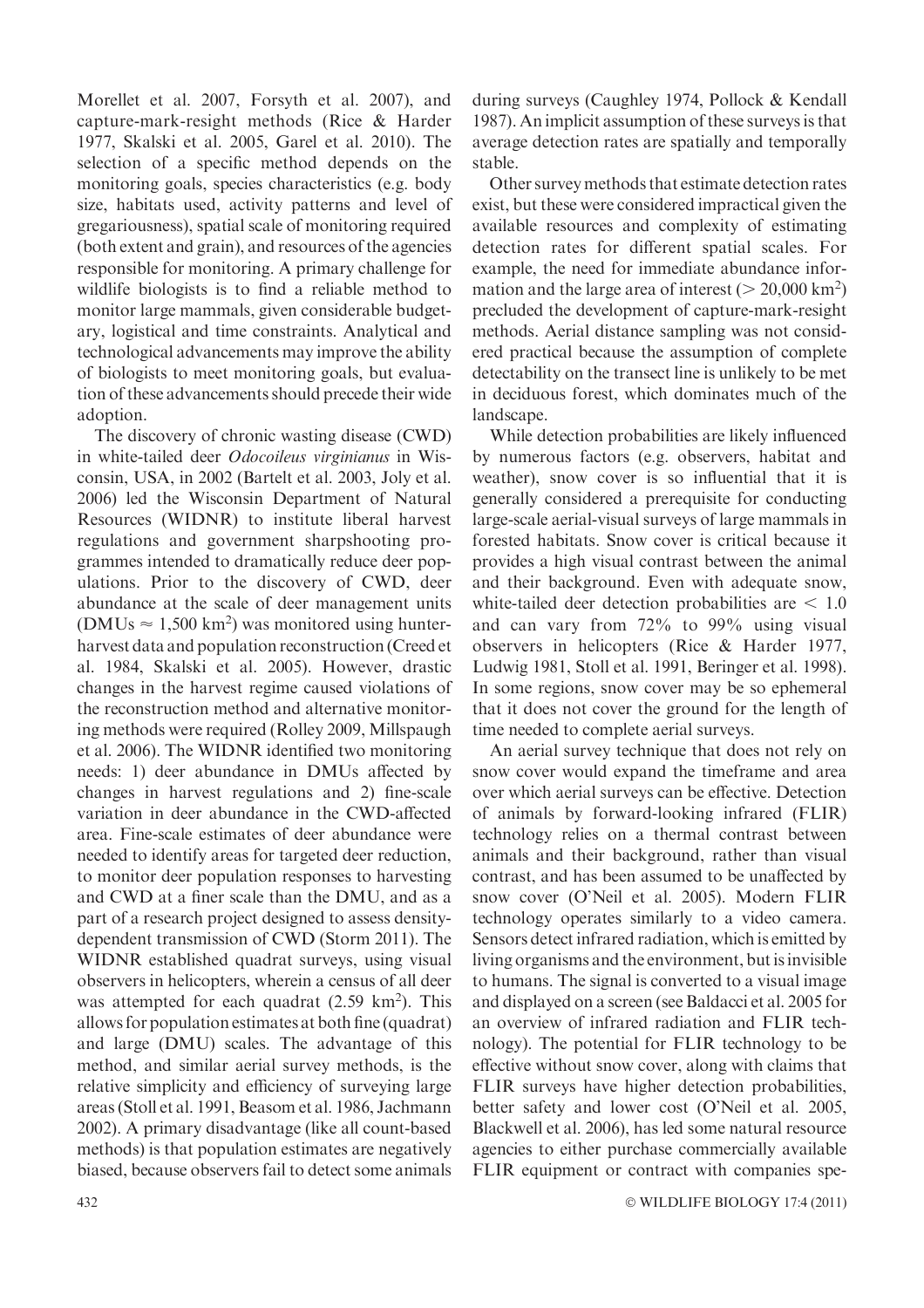cializing in FLIR applications for wildlife surveys (Bernatas 2006, Green 2006, Prange & Barber 2008).

Like any count-based method, FLIR surveys are subject to visibility bias which is rarely quantified because of the added expense and logistical difficulty. Among the studies reporting detection rates of aerial FLIR surveys for deer (Naugle et al. 1996, Haroldson et al. 2003, Potvin & Breton 2005), detection rates varied markedly between (31-89%), and within studies (Haroldson et al. 2003, Potvin & Breton 2005). Variability of detection rates and use of different equipment and survey protocols make it difficult for managers to apply these reported detection rates to their particular areas.

Other studies have focused on comparing aerial FLIR surveys with other more commonly used techniques (Naugle et al. 1996, Drake et al. 2005, Prange & Barber 2008). Naugle et al. (1996) found that aerial FLIR counts were higher than road-based spotlight counts, while Drake et al. (2005) found that aerial FLIR and roadside counts of a suburban deer population were similar. These comparisons are important because they address relative bias; however, precision also should be considered. An evaluation of precision is warranted because biased but precise counts might be used to monitor population changes provided visibility is relatively constant over time (Diefenbach 2005). The choice of a method to survey animal populations involves consideration not only of bias and precision, but also of cost, and cost comparisons are lacking in published literature (but see Garel et al. 2005).

The dependence of helicopter-based visual surveys on unpredictable snow cover motivated us to consider FLIR as a potential alternative to helicopter surveys to estimate small scale deer abundance (at  $\approx$  $2.59 \text{ km}^2$ ) over an extensive area ( $> 500 \text{ km}^2$ ). Our goal was to determine if FLIR provides less biased counts and a greater time window for conducting deer surveys than is possible with visual observation from helicopters. Our principle goals were to compare fixed-wing FLIR and helicopters in terms of 1) relative bias, 2) relative influence of snow cover and 3) cost. Additionally, we evaluated the precision of fixed-wing FLIR surveys.

## Material and methods

#### Study area

We used study areas in Wisconsin (WI) and Michigan (MI), USA. In WI, we conducted surveys

 $\circ$  WILDLIFE BIOLOGY 17:4 (2011) 433

on four  $12.9 \times 3.2$  km  $(41.4 \text{ km}^2)$  survey plots, oriented east-west and located approximately 35 km west of Madison, WI. We oriented survey plots so that they aligned with  $2 \times 8$  blocks of Public Land Survey System sections (each section =  $2.6 \text{ km}^2$ ). Our WI study area was characterized by highly dissected deciduous forest patches (43%) on hillsides and hilltops with agricultural crops (30%) and grassy fields (14%) in small valleys. The northernmost plot (4) of our WI study area also included bottomlands of theWisconsin River composed mostly of large, flat agricultural fields and deciduous floodplain forest. Small pine plantations are scattered throughout the study area. Our MI study area was the University of Michigan's Edwin S. George Reserve (ESGR), a research facility approximately 30 km northwest of Ann Arbor, MI, which is surrounded by a high fence. The ESGR study area is  $5.3 \text{ km}^2$  and is composed of deciduous forest  $(60\%)$  and oldfield  $(16\%)$  in the uplands, and wooded swamps and shrubby wetlands (23%) in the lowlands (University of Michigan 2009).

#### Study design and data collection

We surveyed plots using both fixed-wing FLIR and helicopters with two observers during two seasons: 1) winter with  $> 20$  cm of snow cover on the ground (SNOW), and 2) early spring, when the ground was not covered by snow, but before leaves emerged (NO SNOW). All four WI plots were to be surveyed during the SNOW season, while (due to budgetary constraints) plots 1, 2 and 3 were to be surveyed during the NO SNOW season.

An ideal comparison of survey methods would involve replicated surveys of closed populations (i.e. no immigration, emigration, births or deaths) of meaningful size so that detection rates accounted for differences in counts. Although closed populations were not strictly possible in our WI study area, we designed our study to ameliorate the lack of population closure. Specifically, deer in our WI study area are non-migratory, have small home ranges  $(< 2 \text{ km}^2$ for most deer; Skuldt 2005) relative to the size of our survey plots  $(41.4 \text{ km}^2)$ , and have high survival during winter and spring (T. Van Deelen, unpubl. data). Additionally, we attempted to minimize the time between FLIR and helicopter surveys. Therefore, we believe it was unlikely that large changes in deer abundance occurred between surveys during our study.

The ESGR is enclosed by a 3.0-4.3 m high deerproof fence, which received routine (at least once per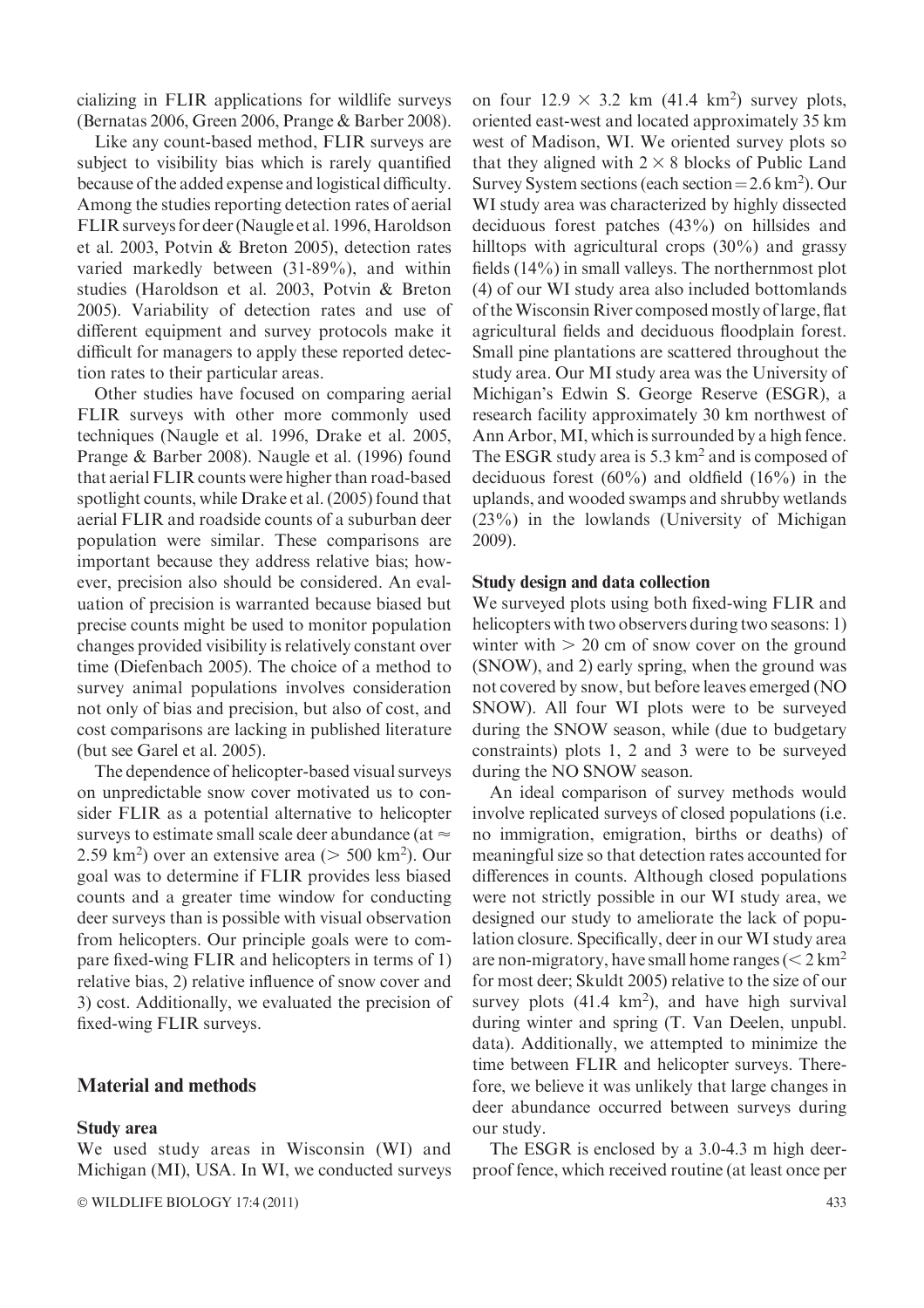month) inspections as required by the state of MI. The integrity of the fence was not compromised at any time during our study, thus deer did not move into or out of the ESGR between survey seasons. The deer population was maintained well below biological carrying capacity through annual culling operations, which were completed prior to our surveys. A telemetry study conducted from 2006 to 2007 found high over-winter survival (Malcolm et al. 2010), and an intensive, systematic carcass survey conducted during 14-16 April, 2008, found no carcasses, thus mortality between survey seasons was probably negligible. Because of lack of mortality and movement in or out, we assumed that the deer population on the ESGR was closed during our study.

Vision Air Research (Boise, Idaho, USA) conducted the FLIR surveys using a PolyTech Kelvin 350 II infrared sensor (Sweden) mounted with a gimbal on a Cessna 206 fixed-wing aircraft. The sensor detected long-wave  $(8-12 \mu m)$  infrared radiation and had a thermal resolution of  $\leq 1^{\circ}$ C. Each plot was surveyed comprehensively in transects 150 m apart at 300 m above ground level. The aircraft travelled at approximately 120 km/hour and in each plot, it took two hours to complete each replicate survey. A sensor-operator on board the aircraft viewed real-time images on a screen and panned the sensor side-to-side along each transect. When the operator detected a potential deer, based on thermal contrast, the aircraft would circle around the deer to confirm the sighting. The imagery was recorded on video tape, which was reviewed by the FLIR contractor to confirm deer detections, georeference groups of deer, and count the number of deer. There was overlap in the field-of-view of adjacent transects, and the FLIR contractor used their judgment to remove what they believed to be duplicate sightings of deer groups. The results were used to produce GIS shapefiles that contained the locations and sizes of observed deer groups. The FLIR crew was instructed to conduct two replicate surveys/plot in the WI study area and three replicates for the ESGR study area during each survey season. Replicates were separated by approximately two hours needed for landing to refuel and rest. FLIR surveys were conducted opportunistically, as weather allowed, and they were therefore not restricted to any particular time of day.

WIDNR observers and private contractor pilots conducted helicopter surveys in the WI study area using survey methods previously established for monitoring deer populations in WI. The survey crews comprehensively searched plots one section at

a time using either a Schweizer 333 or Bell 47 helicopter at 48-56 km/hour and ca 30 m above ground level.We were not able to replicate helicopter counts in the WI study area due to budgetary constraints.

The Huron-Clinton (MI) Metropolitan Authority (Metroparks) conducted helicopter surveys of the ESGR deer population. Metroparks used a Robinson R-44 helicopter and surveyed at ca 30 m above ground level at between 65 and 72 km/hour. Surveys were conducted from late morning to early afternoon. The entire ESGR was surveyed twice during each survey.

Helicopter survey crews consisted of a pilot and two observers, working as a team. Survey crews used a systematic search pattern of tightly spaced transects. Pilots maintained altitude via altimeter and visual assessment of height above tree tops. Surveys were conducted during mid-day to avoid shadows which may reduce the ability of the crew to detect deer. Deer often flushed and ran short distances but sometimes remained bedded or standing. Observers carefully recorded group size and direction of moving deer to avoid double counting.

### Data analyses

We calculated density (deer counted/ $km<sup>2</sup>$ ) for each survey and mean, standard deviation (SD) and coefficient of variation (CV) of deer densities for each season and plot with replicate surveys. Although our surveys estimated deer abundance, we used densities rather than counts to facilitate comparison between ESGR and WI study area plots. To determine if densities differed with respect to the survey method (FLIR vs helicopter) or season (SNOW vs NO SNOW), we fitted a linear mixed model where the response variable was the deer density for each survey (plot and replicate), and survey method, season and the interaction were fixed effects. We used survey plot as a random effect to account for the lack of independence of observations of the same plot. We fitted the model using restricted maximum likelihood in program R (R Development Core Team 2009), package 'nlme' (Pinheiro et al. 2008).

To facilitate a more detailed evaluation of the relative bias of fixed-wing FLIR and helicopters, we calculated count ratios for each plot surveyed, by dividing the FLIR count by the corresponding helicopter count for the same plot and season. To evaluate the influence of snow on each survey method, we similarly calculated the ratio of the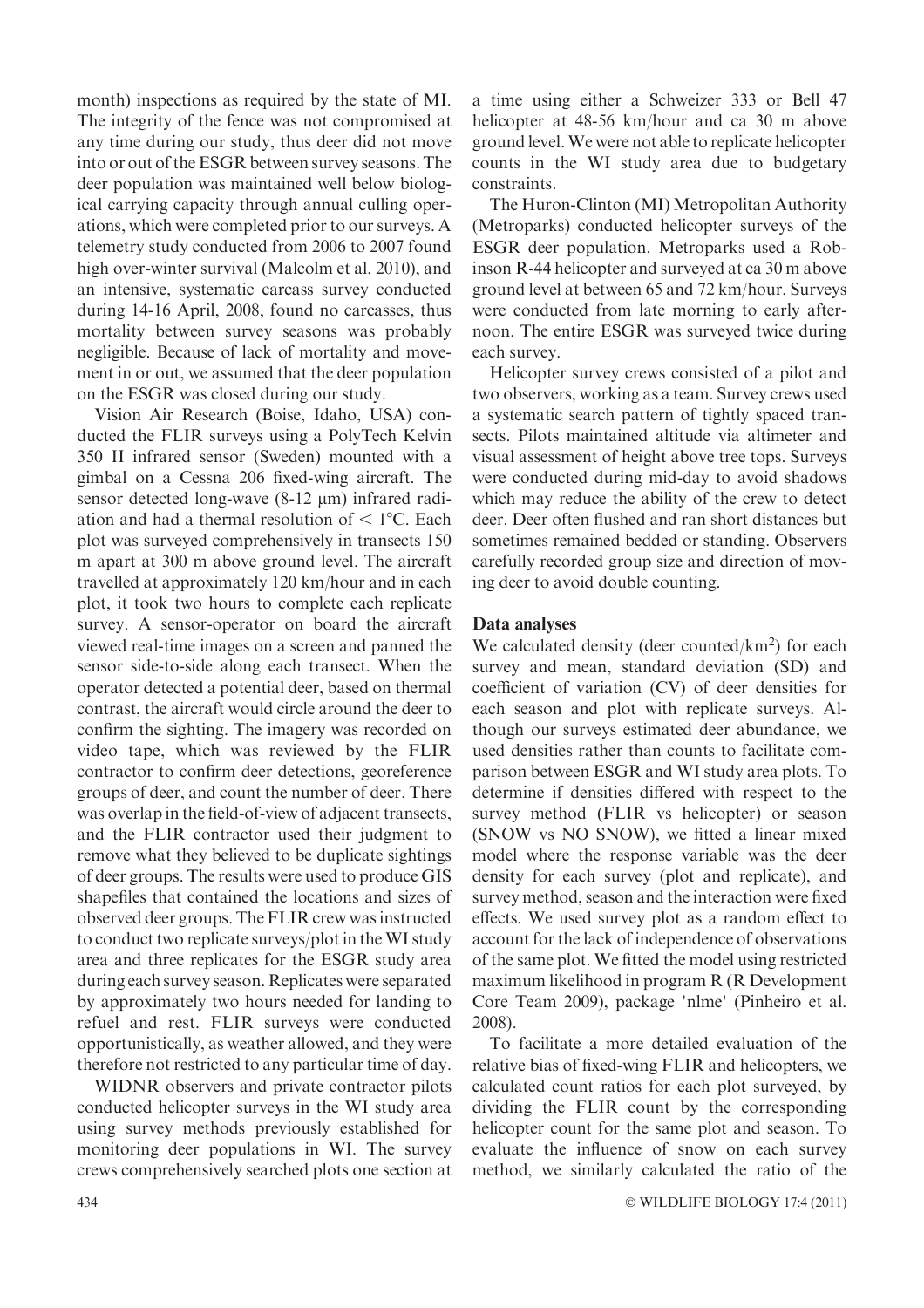SNOW count to the NO SNOW count for each plot. We used mean counts when we had replicates.

We determined whether the size of observed deer groups differed between survey methods or survey periods. Group size influences detection rate in large mammals (Samuel et al. 1987), thus we reasoned that relative biases in the survey methods and periods might be reflected in differences in the group size of detected deer. Our group-size data had a multilevel structure (i.e. groups observed during the same replicate survey) within each plot. Normally, one could account for this structure by including 'replicate' nested within 'plot' as an additional random-effect term in the mixed model. In our case, however, some plots had only one survey for a given method and season, thus we had insufficient data to estimate this variance component. Therefore, for FLIR surveys with replicated counts we only used the group-size observations from the first replicate in the group-size analysis to avoid potential dependence between the replicates. We fitted a linear mixed model using the log of observed group size as the dependent variable, survey method and season as fixed effects, an interaction term and plot as a random effect. We used restricted maximum likelihood in program R (R Development Core Team 2009), package 'nlme' (Pinheiro et al. 2008) to fit the model.

## **Results**

Precipitation prevented FLIR surveys on three days and low ceiling (clouds  $\leq$  300 m above ground level) prevented FLIR surveys on seven days. One additional day was lost when the aircraft became covered in ice during a storm. Due to problems in conducting FLIR surveys, we obtained the following FLIR surveys for evaluation: in the WI study area, four plots with two replicate surveys each during the SNOW season, one plot with two replicates and two plots with one replicate each during the NO SNOW season, and in the ESGR, two replicates during the SNOW season and three during the NO SNOW season (Table 1).

The SNOW season helicopter surveys of WI plots occurred during 24-26 January 2008, and FLIR surveys occurred on 27 January, 31 January, 5 February and 7 February 2008. During the NO SNOW season,WI plots were surveyed by helicopter on 7 April, 8 April and 9 April 2008 and by FLIR on 5 April, 6 April and 7 April 2008. The helicopter Table 1. Number of plots and replicates per plot surveyed for whitetailed deer during each survey season, by each survey method in Wisconsin (plots 1-4) and Michigan (ESGR) during 2008. Number of replicates in parentheses.

|               | Survey method |             |  |  |
|---------------|---------------|-------------|--|--|
| Survey season | <b>FLIR</b>   | Helicopter  |  |  |
| Snow          | Plot $1(2)$   | Plot $1(1)$ |  |  |
|               | Plot $2(2)$   | Plot $2(1)$ |  |  |
|               | Plot $3(2)$   | Plot $3(1)$ |  |  |
|               | Plot $4(2)$   | Plot 4(1)   |  |  |
|               | ESGR(2)       | ESGR(2)     |  |  |
| No snow       | Plot $1(2)$   | Plot $1(1)$ |  |  |
|               | Plot $2(1)$   | Plot $2(1)$ |  |  |
|               | Plot $3(1)$   | Plot $3(1)$ |  |  |
|               | ESGR(3)       | ESGR(2)     |  |  |

surveys of the ESGR during the SNOW season were conducted on 11 February and 3 March 2008, and FLIR surveys took place on the overnight period of 11-12 February 2008. The ESGR was surveyed for the NO SNOW season by helicopter on 17 April and 23 April and by FLIR on 3 April 2008.

The mean CV for the FLIR surveys was 0.089 (Table 2). The SNOW helicopter counts of the ESGR were identical, and the CV for the NO SNOW counts was 0.354 (see Table 2).

The main effects for season and method were not significant ( $\beta_{\text{season}} = -0.867$ , SE = 1.387, P = 0.539;  $\beta_{\rm method} = -0.888$ , SE = 1.400, P = 0.533, respectively), but the interaction was significant ( $\beta$ <sub>interaction</sub> =  $-7.460$ , SE = 2.117, P = 0.002), indicating the mean deer density for helicopter surveys during NO SNOW was lower than the other method-season combinations, which were similar to each other. During SNOW, FLIR counted more deer than did helicopters on two WI plots (count ratios of 1.21 and 1.16) and at the ESGR (1.9), but fewer on two other WI plots (0.57 and 0.62). During NO SNOW, FLIR counts were between 3.32 and 11.63 times higher than helicopter counts on WI plots and were 3.88 times higher at the ESGR. Helicopter counts during SNOW were always higher than helicopter counts during NO SNOW (WI plots had ratios of 3.99, 4.65, and 16.13, and the ratio at the ESGR was 2.69). FLIR counts during SNOW were higher than FLIR counts during NO SNOW on two WI plots (1.57 and 1.60) and at the ESGR (1.31), but lower on one WI plot (0.69).

We used 1,666 observations of deer group size in our analysis. The overall mean group size was 3.16  $(SE = 0.07)$ . Neither the main effects nor the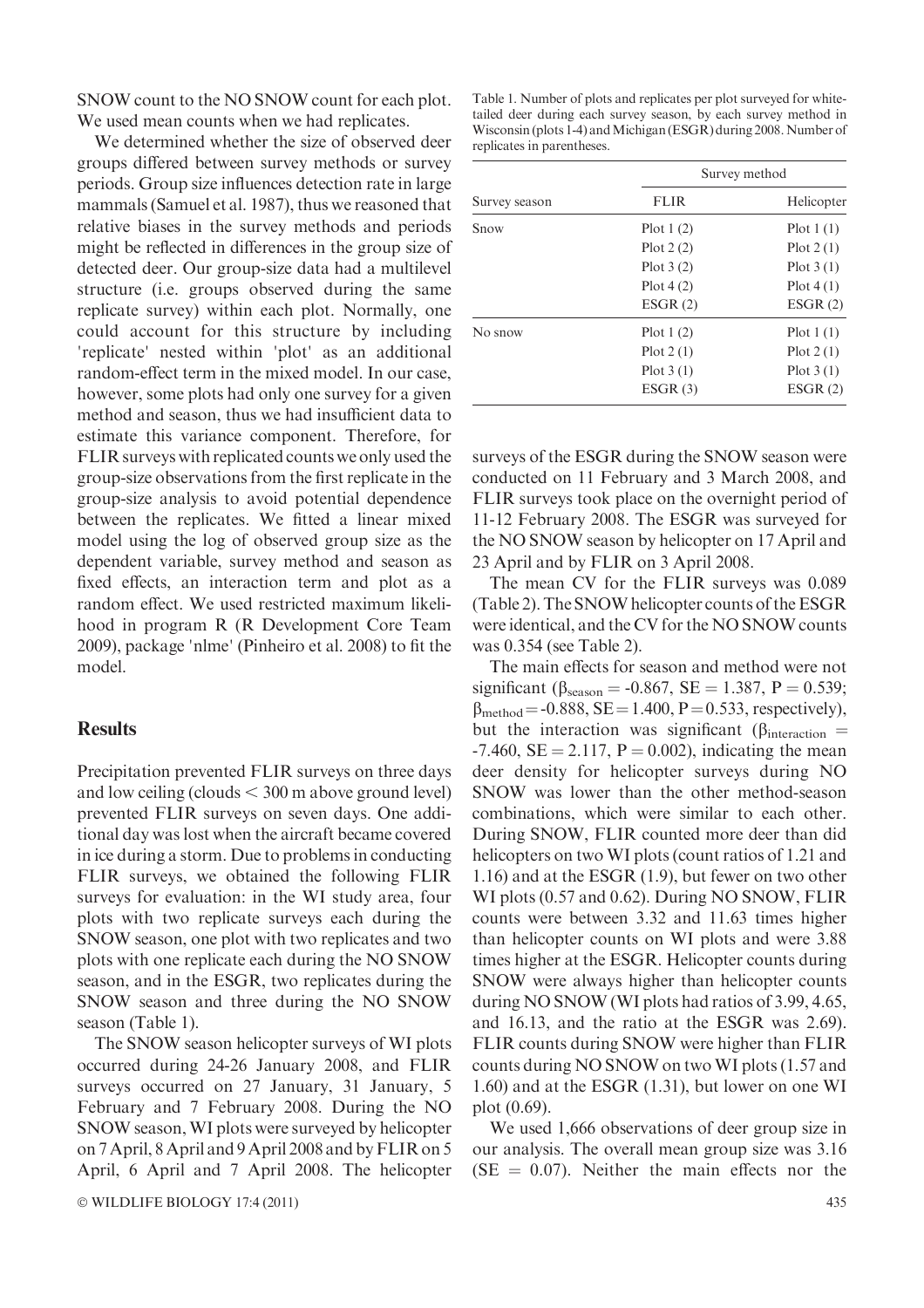Table 2. Raw and mean white-tailed deer counts, densities (deer/km<sup>2</sup> in brackets) and associated coefficients of variation (CV) using forwardlooking infrared (FLIR) and visual observers from helicopters (Helicopter), during SNOW- and NO SNOW-season surveys in Wisconsin (plots 1-4) and Michigan (ESGR) during 2008.

| Season  |             | <b>FLIR</b> |                          |                              | Helicopter    |                          |                          |             |          |           |
|---------|-------------|-------------|--------------------------|------------------------------|---------------|--------------------------|--------------------------|-------------|----------|-----------|
|         | Area        | Replicate 1 | Replicate 2              | Replicate 3                  | Mean          | <b>CV</b>                | Replicate 1              | Replicate 2 | Mean     | <b>CV</b> |
| Snow    | Plot 1      | 450 (10.86) | 389 (9.39)               | ٠                            | 419.5 (10.12) | 0.103                    | 731 (17.64)              |             |          |           |
|         | Plot 2      | 730 (17.62) | 651 (15.71)              | $\qquad \qquad \blacksquare$ | 690.5 (16.66) | 0.081                    | 572 (13.80)              | ٠           |          |           |
|         | Plot 3      | 333 (8.04)  | 263(6.35)                | $\qquad \qquad \blacksquare$ | 298 (7.19)    | 0.166                    | 258(6.23)                | ۰           |          |           |
|         | Plot 4      | 184 (4.44)  | 148 (3.57)               | ٠                            | 166(4.01)     | 0.153                    | 268 (6.47)               | ۰           |          |           |
|         | <b>ESGR</b> | 81 (15.43)  | 82 (15.62)               | ٠                            | 81.5 (15.52)  | 0.009                    | 43(8.19)                 | 43(8.19)    | 43(8.19) | $\theta$  |
| No snow | Plot 1      | 584 (14.09) | 632(15.25)               | ۰                            | 608 (14.67)   | 0.056                    | 183 (4.42)               | ٠           |          |           |
|         | Plot 2      | 441 (10.64) |                          | ۰                            |               | $\overline{\phantom{a}}$ | 123(2.97)                | ۰           |          |           |
|         | Plot 3      | 186 (4.49)  |                          | ۰                            |               | ۰                        | 16(0.39)                 | ۰           |          |           |
|         | Plot 4      | ٠           | $\overline{\phantom{a}}$ | ۰                            |               | $\overline{\phantom{a}}$ | $\overline{\phantom{a}}$ | ۰           | -        |           |
|         | <b>ESGR</b> | 61(11.62)   | 66 (12.57)               | 59 (11.24)                   | 62(11.81)     | 0.058                    | 20(3.81)                 | 12(2.29)    | 16(3.05) | 0.4       |

interaction were statistically significant (all  $P > 0.20$ ), indicating that the group size of deer observed during our surveys did not differ between survey methods or seasons.

We converted study costs to dollars/ $km^2$  of survey to facilitate comparison between FLIR and helicopter survey methods. In the WI study area, surveying using privately contracted helicopters and WIDNR observers cost US\$57.67/km2 . The total cost of the FLIR surveys was US\$66,364 or US\$126.90/km2 .

## **Discussion**

Variation in FLIR surveys in our study was similar to that reported by Naugle et al. (1996) and Diefenbach (2005), but much lower than that reported by Haroldson et al. (2003). Haroldson et al. (2003) estimated detection rates, and variation in their study was attributed to high variation in detection rates. The most comparable study to ours was Diefenbach's (2005), who used the same contractor to survey deer in a deciduous forest and obtained a CV of 0.084 based on four replicate surveys conducted on two consecutive nights. Our very limited assessment of precision of helicopter counts suggested that they may be more precise when snow covers the ground than when the ground is snow-free. Published precision estimates of helicopter counts are lacking, but Beringer et al. (1998) concluded, based on consistent detection rates, that helicopter counts of deer over snow were relatively precise.

Despite claims to the contrary (O'Neil et al. 2005, Blackwell et al. 2006), we found that detection of deer using FLIR was not consistently higher than visual

observation from helicopters over snow. FLIR surveys counted between 16% and 90% more deer than did helicopter observers on three plots, while for two plots, helicopter observers counted 61% and 75% more deer than FLIR. This inconsistency suggested that the detection rates of one or both of the methods were variable. When snow was absent, FLIR counts were always higher than helicopter counts, indicating FLIR provides less biased estimates of deer abundance under these conditions than helicopters. Our results illustrate that helicopter counts in our study area are more effective with snow cover and were always  $> 2.5$  times higher than counts without snow. This was expected because without snow on the ground, there is little visual contrast between deer and environmental surroundings.

An assumed advantage of FLIR is that the animal detection rate is relatively insensitive to environmental conditions, and thus surveys can be conducted over longer time periods and with less variation than observers in helicopters (O'Neil et al. 2005). This claim would seem to be supported by the nonsignificant season effect; however, the substantial seasonal variation within plots indicates considerable seasonal variation in FLIR detection rates. The between-season counts at the ESGR differed by 31%, which we believe can be attributed almost entirely to differences in the detection rate of FLIR. The between-season counts on the WI plots differed by 45%, 57% and 60%; however, differences on the WI plots may be due, in part, to the lack of population closure. Based on our study design and deer behaviour, we believe the between-season differences in counts was larger than would be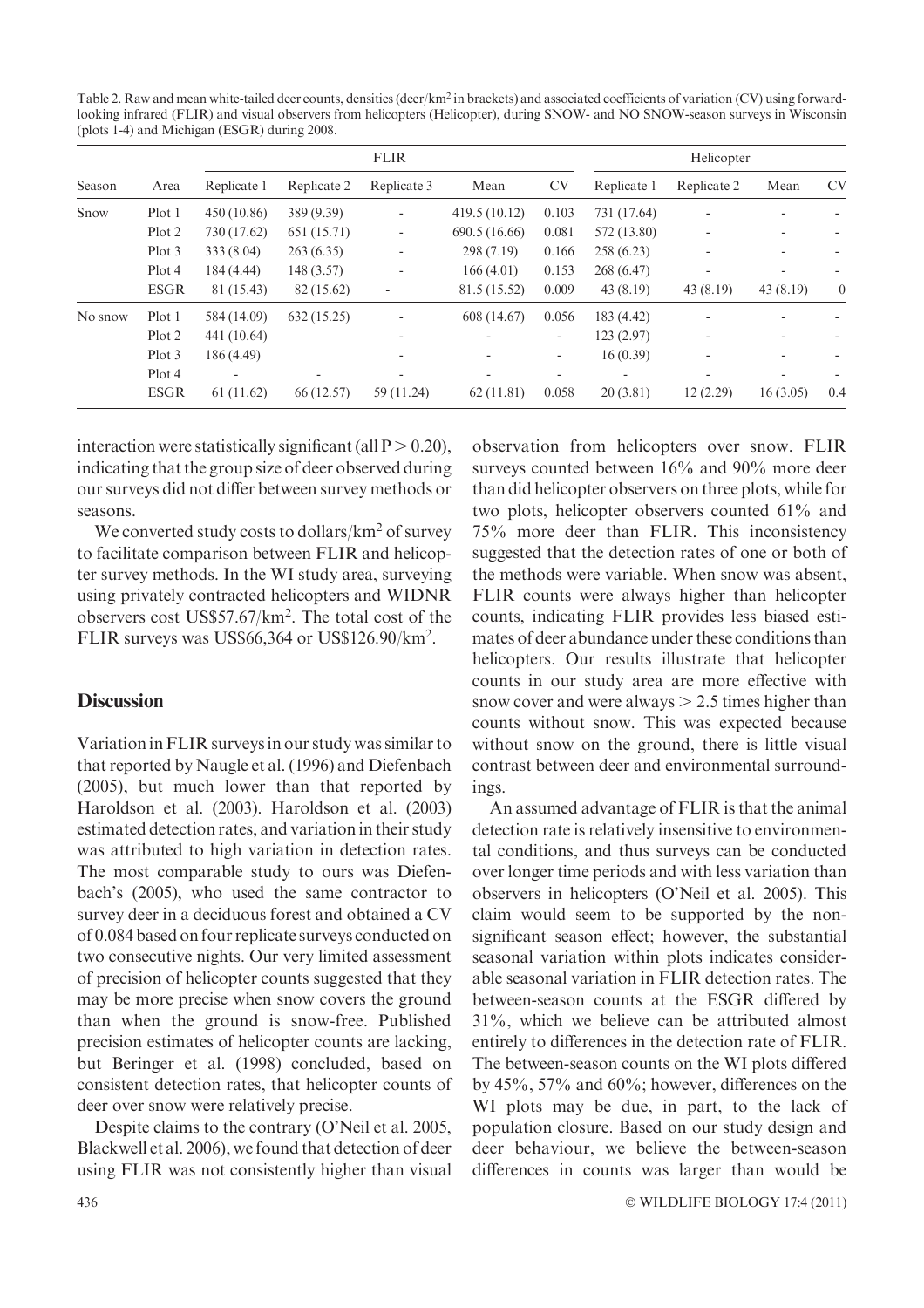expected due to lack of closure, suggesting that FLIR detection rates varied between seasons and/or from other factors that were not evaluated in our study.

Variable detection rates could reflect a dependence of FLIR on environmental factors. FLIR depends on the thermal contrast between the animal and its background, and is influenced by numerous physical features (e.g. bare ground, rocks and standing water; Dunn et al. 2002, Tappe et al. 2003, Bernatas & Nelson 2004, Potvin & Breton 2005) and atmospheric factors (e.g. air temperature, humidity and cloud cover; Graves et al. 1972, Moen 1974, Garner et al. 1995, Amstrup et al. 2004, Baldacci et al. 2005). Haroldson et al. (2003) found that thermal contrast between deer and their environment varied greatly even when weather conditions were relatively stable, indicating that factors affecting FLIR detection rates are poorly understood. Although these factors have been demonstrated to influence FLIR detection of animals, no study has estimated their quantitative relationship with detection rates of white-tailed deer. We found higher FLIR counts during SNOW on three of four plots, and while the role of snow cover remains unclear, it does not appear to have an overwhelming influence on FLIR detection, as it does on helicopter detection. Although high detection rates are possible with FLIR, inconsistency between seasons in our study and those reported in the literature indicates that detection may be inconsistent.

If detection probability of FLIR varies over time because of environmental conditions, then replicate surveys conducted within hours (our study) or perhaps days (Diefenbach 2005) could yield similar counts because survey conditions are likely to be similar. This would explain the high precision of our sequential FLIR surveys, but larger differences between seasonal (SNOW and NO SNOW) FLIR surveys. FLIR surveys that do not account for variable detection through time (e.g. seasons or years) could lead one to believe that the population had changed when in fact the true change in the population remains unknown. For example, at the ESGR, the mean FLIR count for the SNOW season was 81.5, while the mean count for the NO SNOW season was 62. Even though our sample size was small (two replicates for the SNOW season and three for the NO SNOW season), the difference was significant because the counts were precise and the difference in the means was relatively large ( $>$  30%) despite littleif any changein deer population between seasons (see above). We caution that population estimates over time and space could be confounded with changes in detection probability. Thus, 'apparent' changes could occur because replicated FLIR estimates have such high precision that small differences in counts may be statistically significant. The high precision of FLIR in our study may be due, in part, to the short time between replicates, if deer moved little between replicates and the survey crew remembered where they previously sighted deer.

Group size has been related to the probability of detection of ungulates during aerial surveys (Samuel et al. 1987, Udevitz et al. 2006, Rice et al. 2009). We cannot directly address this relationship because we did not know the size of unobserved groups. However, we found no differences in mean group size, suggesting that group size was not an important predictor of detection probability in our surveys and that deer aggregation did not differ between SNOW and NO SNOW seasons. Of the observed groups in our study, 88% had  $\leq$  5 individuals and 52% had  $\leq$  2 individuals, thus small groups of deer were readily detected. These small groups are the norm for whitetailed deer, which are less gregarious than most other cervids, especially in landscapes dominated by forest (Hirth 1977).

Acceptable weather conditions for FLIR surveys were more restrictive than helicopter surveys. FLIR surveys in our study could not be conducted when the cloud ceiling was  $<$  300 m above ground level, while helicopter surveys can be conducted as long as there is no precipitation and winds are not extreme. On one occasion, helicopter surveys were conducted when low ceiling prevented FLIR surveys. Daniels (2006) reported similar difficulty in finding suitable weather to conduct FLIR surveys of red deer Cervus elaphus in Scotland and concluded that FLIR surveys were infeasible in some areas.

Privately-contracted FLIR surveys were twice as expensive as surveys using WIDNR observers with privately contracted helicopters and pilots. Helicopter costs included WIDNR personnel support, pilot and helicopter rental. FLIR costs include surveying, imagery review and GIS file construction, daily support of FLIR survey personnel and additional daily support when inclement weather prevented surveying, and ferrying to and from the study area. Ferrying and support costs due to inclement weather comprised 15.8% and 13.3% of our total costs, respectively. These costs are situation-specific, thus the extent to which our costs represent other FLIR surveys is contingent on ferrying distances and weather encountered during surveying. While the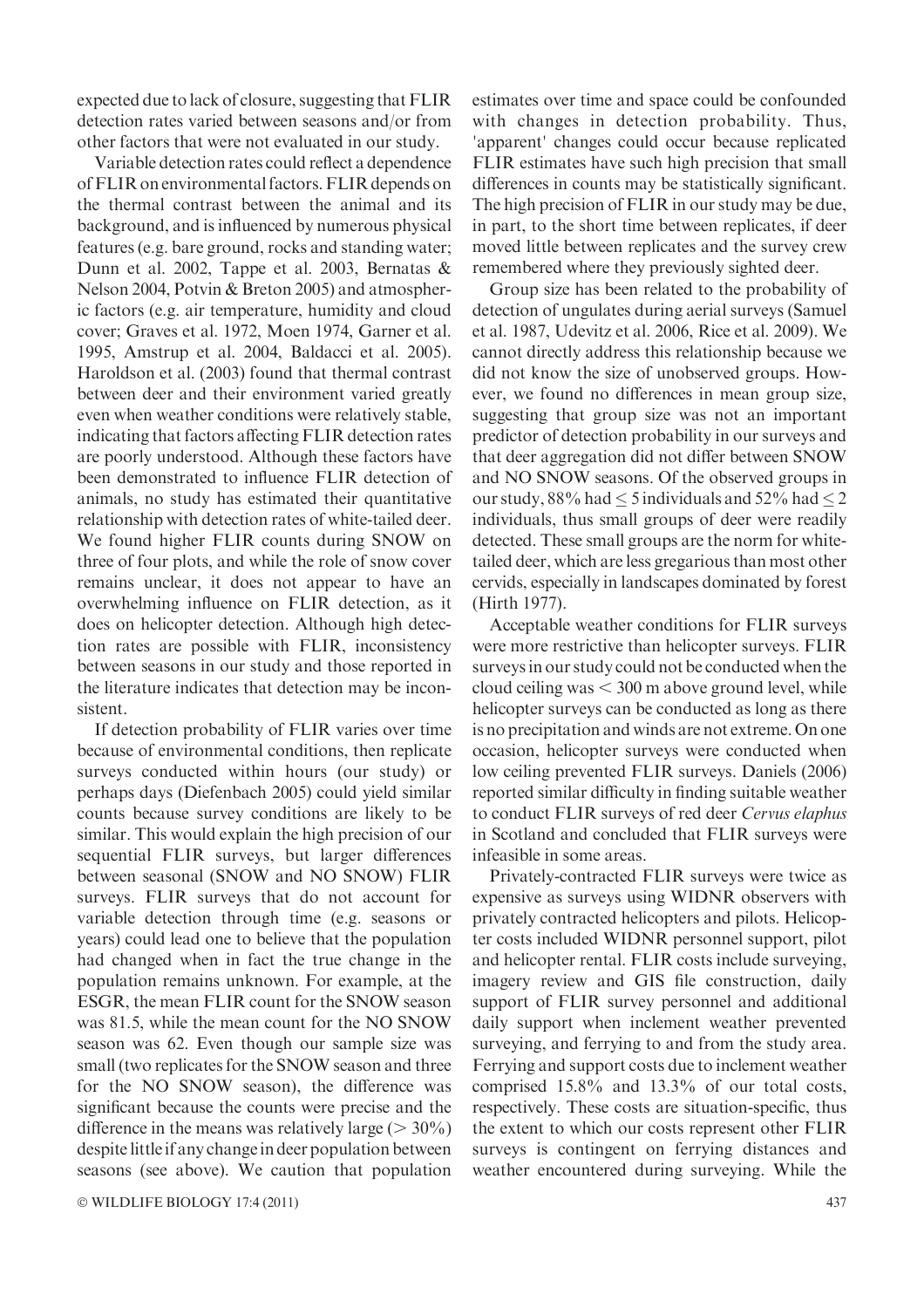costs of privately-contracted FLIR surveys were substantially greater than helicopter surveys, they do not require the dedication of staff time, which may be at a premium.

Some natural resource agencies have adopted FLIR for large-mammal surveys, under the assumption that FLIR does not have the deficiencies of traditional survey methods. We found that FLIR was not necessarily superior to helicopter surveys when snow cover was adequate. No count-based method, regardless of technological sophistication, is immune to imperfect detection of animals. In most cases, the relationship between the count and the true abundance is unknown, and these counts may have limited value, especially if that relationship is highly variable (Anderson 2001). These counts may be counterproductive, as they give a false impression of deer abundance and population trend. Although it may be challenging to identify and quantify the factors influencing detection rates, our results suggest that this research is necessary before FLIR (or any other count-based survey method) can be considered a reliable means of monitoring deer in forested landscapes. We urge caution in the use of raw counts for population monitoring and suggest that they be interpreted in conjunction with other information (e.g. hunter harvest, vegetation impacts and animal performance; Morellet et al. 2007).

Acknowledgements - the Wisconsin Department of Natural Resources, U.S. Geological Survey National Wildlife Health Center and the Edwin S. George Reserve, through the University of Michigan, provided funding and support. D. Voland piloted the helicopter for the WI surveys and M. Ziegler, T. Marien, T. Anderson and T. Duerst were observers. P. Muelle, of the Huron-Clinton Metropolitan Authority, conducted helicopter surveys of the ESGR. M. Grund, L. Hanson, M. Turner, V. Radeloff, D. Drake and A. Crossley provided helpful reviews of the manuscript. Mention of trade names or commercial products does not imply endorsement by the U.S. Government.

# **References**

- Amstrup, S.C., York, G., McDonald, T.L., Nielson, R. & Simac, K. 2004: Detecting denning polar bears with forward looking infra-red (FLIR) imagery. - Bioscience 54(4): 337-344.
- Anderson, D.R. 2001: The need to get the basics right in wildlife field studies. -Wildlife Society Bulletin 29(4): 1294- 1297.
- Baldacci, A., Carron, M. & Portunato, N. 2005: Infrared detection of marine mammals. - NATO Undersea Re-

search Centre Technical Report SR-443.NATO Undersea Research Centre, New York, New York, USA, 30 pp.

- Bartelt, G., Pardee, J. & Thiede, K. 2003: Environmental impact statement on rules to eradicate chronic wasting disease in Wisconsin's free-ranging white-tailed deer herd. - Wisconsin Department of Natural Resources, Madison, USA, 175 pp.
- Beasom, S.L., Leon III, F.G. & Synatzake, D.R. 1986: Accuracy and precision of counting white-tailed deer with helicopters at different sampling intensities. - Wildlife Society Bulletin 14(4): 364-368.
- Belant, J.L. & Seamans, T.W. 2000: Comparison of 3 devices to observe white-tailed deer at night. - Wildlife Society Bulletin 28(1): 154-158.
- Beringer, J., Hanson, L.P. & Sexton, O. 1998: Detection rates of white-tailed deer with a helicopter over snow. - Wildlife Society Bulletin 26(1): 24-28.
- Bernatas, S. 2006: Aerial infrared deer survey for Delaware Division of Fish and Wildlife. - Report submitted to Wildlife Section, Delaware Division of Fish and Wildlife. Vision Air Research, Inc. Boise, Idaho, USA, 22 pp.
- Bernatas, S. & Nelson, L. 2004: Sightabilty model for California bighorn sheep in canyonlands using forwardlooking infrared (FLIR). - Wildlife Society Bulletin 32(3): 638-647.
- Blackwell, B.F., Seamans, T.W., Washburn, B.E. & Cepek, J.D. 2006: Use of infrared technology in wildlife surveys. - Proceedings of the 22nd Vertebrate Pest Conference 22: 467-472.
- Caughley, G. 1974: Bias in aerial survey. Journal ofWildlife Management 38(4): 921-933.
- Creed, W.A., Haberland, F.P., Kohn, B.E. & McCaffery, K.R. 1984: Harvest management: The Wisconsin experiences. - In: Halls, L.K. (Ed.); White-tailed Deer Ecology and Management. Wildlife Management Institute, Stackpole Books, Harrisburg, Pennsylvania, USA, pp. 243-260.
- Daniels, M.J. 2006: Estimating red deer Cervus elaphus populations: an analysis of variation and cost-effectiveness of counting methods. - Mammal Review 36(3): 235-247.
- Diefenbach, D.R. 2005: The ability of aerial surveys using thermal infrared imagery to detect changes in abundance of white-tailed deer on Pennsylvania state forests. - Report submitted to Department of Conservation and Natural Resources, Bureau of Forestry, Pennsylvania. Pennsylvania Cooperative Fish and Wildlife Research Unit, University Park, Pennsylvania, USA, 22 pp.
- Drake, D., Aquila, C. & Huntington, G. 2005: Counting a suburban deer population using forward-looking infrared radar and road counts. - Wildlife Society Bulletin 33(2): 656-661.
- Dunn, W.C., Donnelly, J.P. & Krausmann, W.S. 2002: Using thermal infrared sensing to count elk in the southwestern United States. - Wildlife Society Bulletin 30(3): 963-967.
- Forsyth, D., Barker, R., Morriss, G. & Scroggie, M. 2007: Modeling the relationship between fecal pellet indices and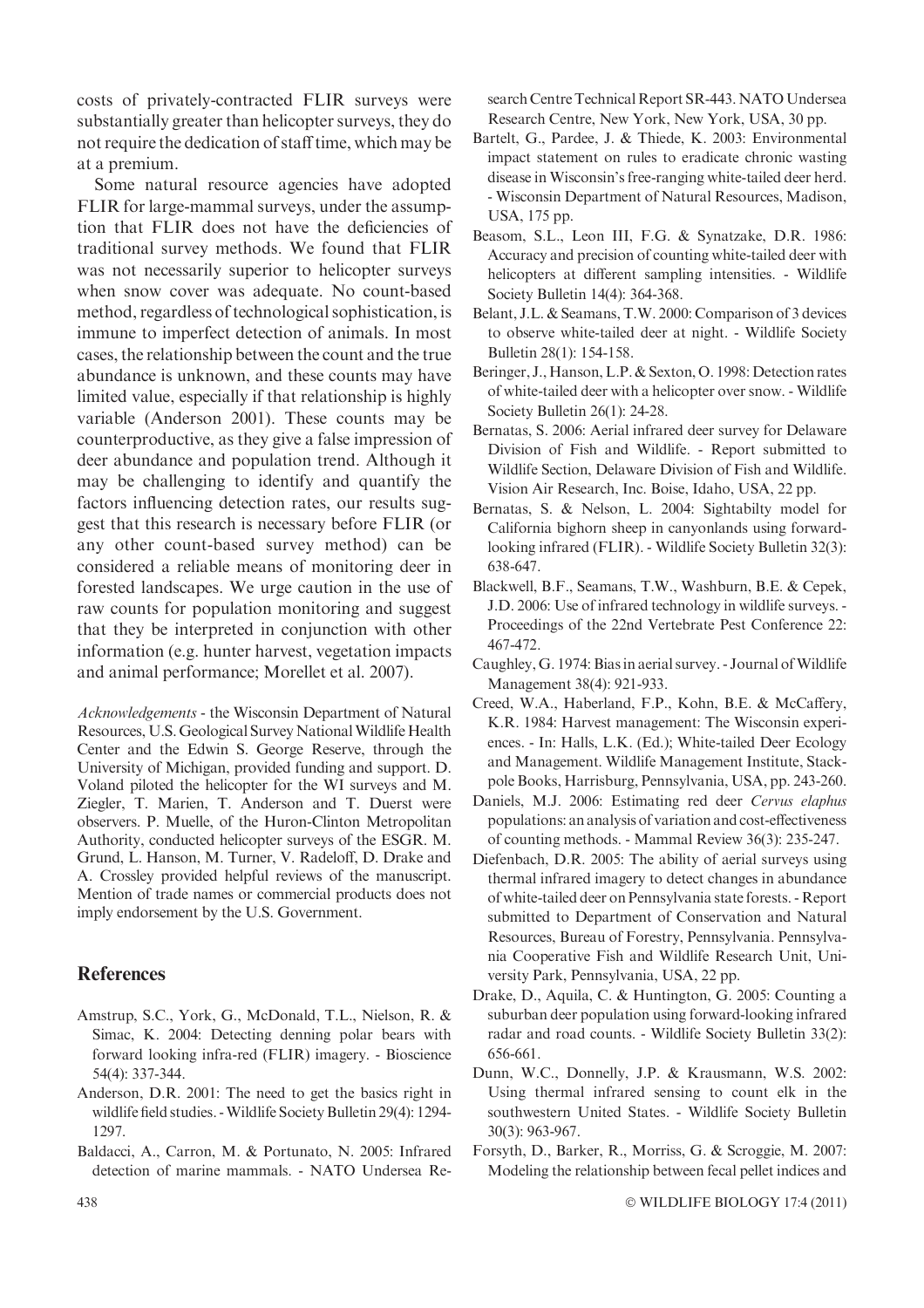deer density. - Journal of Wildlife Management 71(3): 964-970.

- Garel, M., Bonenfant, C., Hamann, J-L., Klein, F. & Gaillard, J-M. 2010: Are abundance indices derived from spotlight counts reliable to monitor red deer Cervus elaphus populations? - Wildlife Biology 16(1): 77-84.
- Garel, M., Cugnasse, J-M., Loison, A., Gaillard, J-M., Vuiton, C. & Maillard, D. 2005: Monitoring the abundance of mouflon in South France. - European Journal of Wildlife Research 51: 69-76.
- Garner, D.L., Underwood, H.B. & Porter, W.F. 1995: The use of modern infrared thermography for wildlife population surveys. - Journal of Environmental Management 19(2): 233-238.
- Graves, H.B., Bellis, E.D. & Knuth, W.M. 1972: Censusing white-tailed deer by airborne thermal infrared imagery. - Journal of Wildlife Management 36(3): 875-884.
- Green, S. 2006: Thermal imaging of white-tailed deer: Spring 2006. - Report submitted to U.S. Army Corps of Engineers, Raystown Lake, Pennsylvania. Helicopter Applicators, Inc., Gettysburg, Pennsylvania, USA, 6 pp.
- Haroldson, B.S., Wiggers, E.P., Beringer, J., Hansen, L.P. & McAninch, J.B. 2003: Evaluation of aerial thermal imaging for detecting white-tailed deer in a deciduous forest environment. - Wildlife Society Bulletin 31(4): 1188-1197.
- Hirth, D.H. 1977: Social behavior of white-tailed deer in relation to habitat. - Wildlife Monographs 53: 1-55.
- Jachmann, H. 2002: Comparison of aerial counts with ground counts for large African herbivores. - Journal of Applied Ecology 39(5): 841-852.
- Joly, D.O., Samuel, M.D., Langenberg, J.A., Blanchong, J.A., Batha, C.A., Rolley, R.E., Keane,D.P. & Ribic, C.A. 2006: Spatial epidemiology of chronic wasting disease in Wisconsin white-tailed deer. - Journal of Wildlife Diseases 42(3): 578-588.
- Loison, A., Appolinaire, J., Jullien, J-M. & Dubray, D. 2006: How reliable are total counts to detect trends in population size of chamois Rupicapra rupicapra and R. pyrenaica? -Wildlife Biology 12(1): 77-88.
- Ludwig, J. 1981: Proportion of deer seen in aerial counts. Minnesota Wildlife Research Quarterly 41: 11-19.
- Malcolm, K.D., Van Deelen, T.R., Drake, D., Kesler, D.J. & VerCauteren, K.C. 2010: Contraceptive efficacy of a novel intrauterine device (IUD) in white-tailed deer. - Animal Reproduction Science 117: 261-265.
- Millspaugh, J.J., Boyce, M.S., Diefenbach, D.R., Hansen, L.P., Kammermeyer, K. & Skalski, J.R. 2006: An evaluation of the SAK model as applied in Wisconsin. - Report to the Wisconsin Department of Natural Resources, Wisconsin, USA, 123 pp.
- Moen, A.N. 1974: Radiant temperature of hair surfaces. Journal of Range Management 27: 401-403.
- Morellet, N., Gaillard, J-M., Hewison, A.J.M., Ballon, P., Boscardin, Y., Duncan, P., Klein, F. & Maillard, D. 2007: Indicators of ecological change: new tools for managing populations of large herbivores. - Journal of Applied Ecology 44(3): 634-643.
- Naugle, D.E., Jenks, J.A. & Kernohan, B.J. 1996: Use of thermal infrared sensing to estimate density of white-tailed deer. - Wildlife Society Bulletin 24(1): 37-43.
- O'Neil, T.A., Bettinger, P., Marcot, B.G., Luscombe, B.W., Koeln, G.T., Bruner, H.J., Barrett, C., Pollock, J.A. & Bernatas, S. 2005: Application of Spatial Technologies in Wildlife Biology. - In: Braun, C.E. (Ed.); Techniques for Wildlife Investigations and Management. 6th edition. The Wildlife Society, Bethesda, Maryland, USA, pp. 418-447.
- Pinheiro, J., Bates, D., DebRoy, S., Sarkar, D. & the R Core team 2008: nlme: Linear and Nonlinear Mixed Effects Models. - R package version 3.1-90. Software.
- Pollock, K.H. & Kendall, W.L. 1987: Visibility bias in aerial surveys: A review of estimation procedures. - Journal of Wildlife Management 51(2): 502-510.
- Potvin, F. & Breton, L. 2005: Testing two aerial survey techniques on deer in fenced enclosures - visual doublecount and thermal infrared sensing. - Wildlife Society Bulletin 33(1): 317-325.
- Prange, S. & Barber, J.A. 2008: Use of Thermal infrared sensing to survey deer in Ohio. - In: 2008 Ohio Wildlife Research Report. Ohio Department of Natural Resources, pp. 24-28.
- R Development Core Team 2009: R: A language and environment for statistical computing. - R Foundation for Statistical Computing, Vienna, Austria. Available at: http://www.R-project.org (Last accessed on 23 June 2009).
- Rice, C.G., Jenkins, K.J. & Chang, W. 2009: A Sightability Model for Mountain Goats. - Journal of Wildlife Management 73(3): 468-478.
- Rice, W.R. & Harder, J.D. 1977: Application of multiple aerial sampling to a mark-recapture census of white-tailed deer. - Journal of Wildlife Management 41(2): 197-206.
- Rolley, R.E. 2009: White-tailed deer population status 2008. - In: Kitchell, J. & Dhuey, B. (Eds.); Wisconsin Wildlife Surveys. Wisconsin Department of Natural Resources, Madison, Wisconsin 19(2): 22-28. Available at: http:// www.dnr.state.wi.us/org/l&/wildlife/harvest/reports/ wtaildeerpop08.pdf (Last accessed on 17 May 2010).
- Roseberry, J.L. & Woolf, A. 1991: A comparative evaluation of techniques for analyzing white-tailed deer harvest data. - Wildlife Monographs 117: 1-59.
- Samuel, M.D., Garton, E.O., Schlegel, M.W. & Carson, R.G. 1987: Visibility bias during aerial surveys of elk in northcentral Idaho. - Journal of Wildlife Management 51(3): 622-630.
- Skalski, J.R., Millspaugh, J.J. & Spencer, R.D. 2005: Population estimation and biases in paintball, markresight surveys of elk. - Journal of Wildlife Management 69(3): 1043-1052.
- Skuldt, L.H. 2005: Influence of landscape pattern, deer density and deer harvest on white-tailed deer behavior in south-central Wisconsin. - M.Sc. thesis, University of Wisconsin, Madison, Wisconsin, USA, 137 pp.
- Stoll, R.J., Jr., McClain, M.W., Clem, J.C. & Plageman, T. 1991: Accuracy of helicopter counts of white-tailed deer in

© WILDLIFE BIOLOGY 17:4 (2011) 439